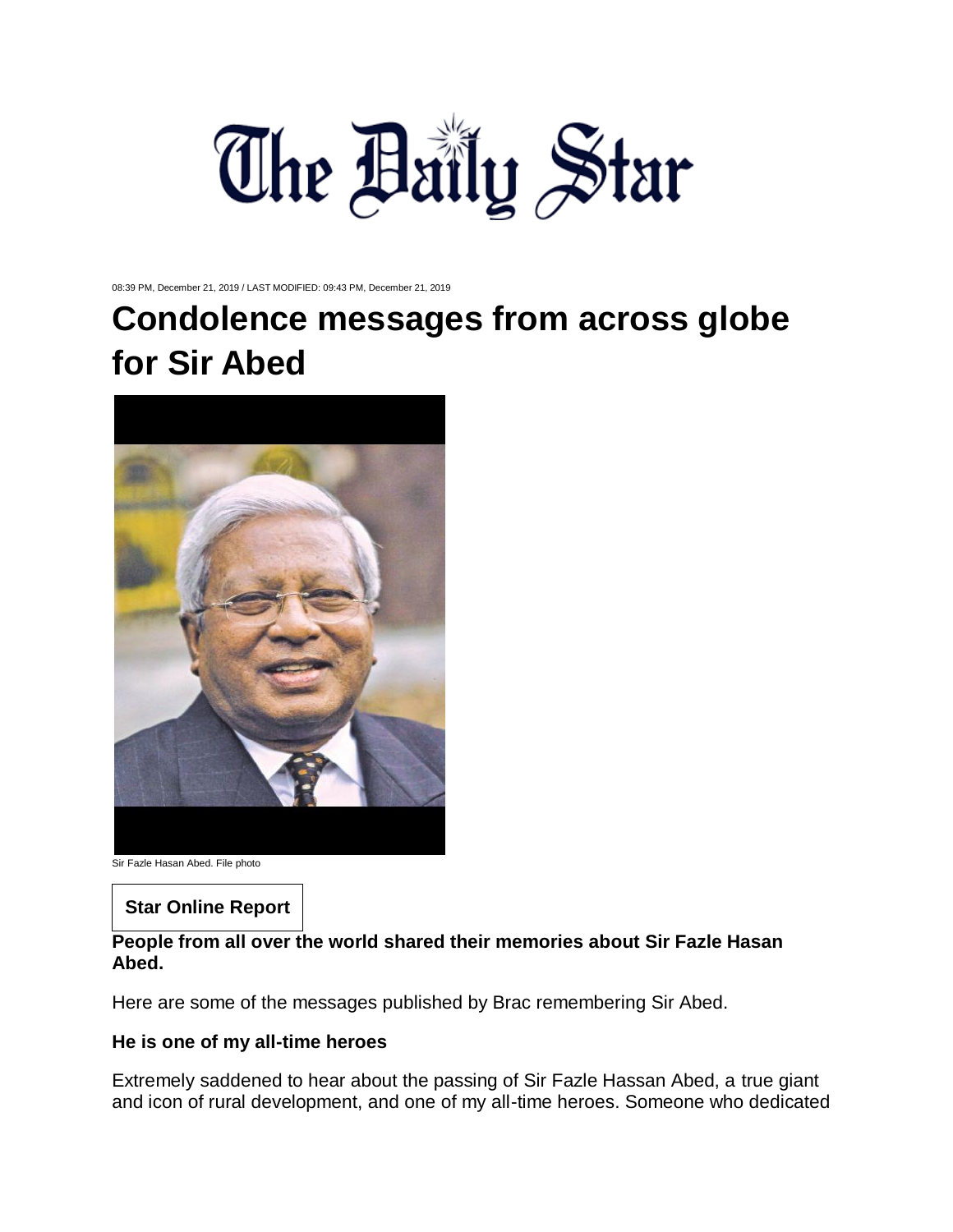his life to help the poor, achieving extraordinary impact through his organization – BRAC. I remember the first time I met him in 1992, on my first working experience in Bangladesh. Since then, through many unforgettable interactions, a wonderful partnership between BRAC and IFAD developed, with BRAC acting as an implementation partner for many of IFAD's projects in Bangladesh and other countries. In spite of countless international awards, he remained one of the kindest, most humble and gentle persons I have ever known. My sincere condolences to Tamara and the rest of Abed's extended family.

Nigel Brett

# **A message from former US Ambassador to Bangladesh Dan Mozena**

The world today is much diminished. The death of Sir Fazle has taken away a true hero, one who was a model for me personally and for us all of humility, caring and service to humanity. Sir Fazle believed and practiced that development starts with the individual, that development is about helping people help themselves by providing them access to better education, health and skills training. Although the world no longer has Sir Fazle to show the way, we have his living and growing legacy in BRAC and the millions of people who benefited and continue to benefit from his vision and work. I offer my deepest condolences to Sir Fazle's family, to the BRAC family, to the good people of Bangladesh, and, indeed, to all of humanity. As we grieve our loss, we must recommit ourselves to sustaining and growing his rich legacy with a heavy heart.

Dan Mozena

# **Such was his awareness about development issues**

I am deeply saddened at the news of the death of Sir Fazle Hasan Abed. I once had the privilege of sitting beside him at a dinner event and we were discussing public health and poverty issues. At one point, I remarked that good development ideas in Bangladesh travel fast because of population density and he immediately quipped, "So does diarrhoea." Such was his presence of mind and awareness of development issues! Incidentally, one of his important contributions was to spread the idea of home-made oral saline through BRAC`s one of the many effective social campaigns. Today, Bangladesh is a global leader in reducing child mortality, which, to a great extent, is due to the reduction of child deaths from diarrhoea through the widespread adoption of orally consumable saline. This is just one example of many of his innovative ideas for development. May his soul rest in peace.

Professor Wahid Uddin Mahmud

# **May his legacy last forever**

Sir Fazle H Abed, a doer until his last breath, an innovator, a visionary, an iconic development practitioner and a proud Bangladeshi has left us quietly in his private space. May his institutional legacy last forever while his soul rests in peace!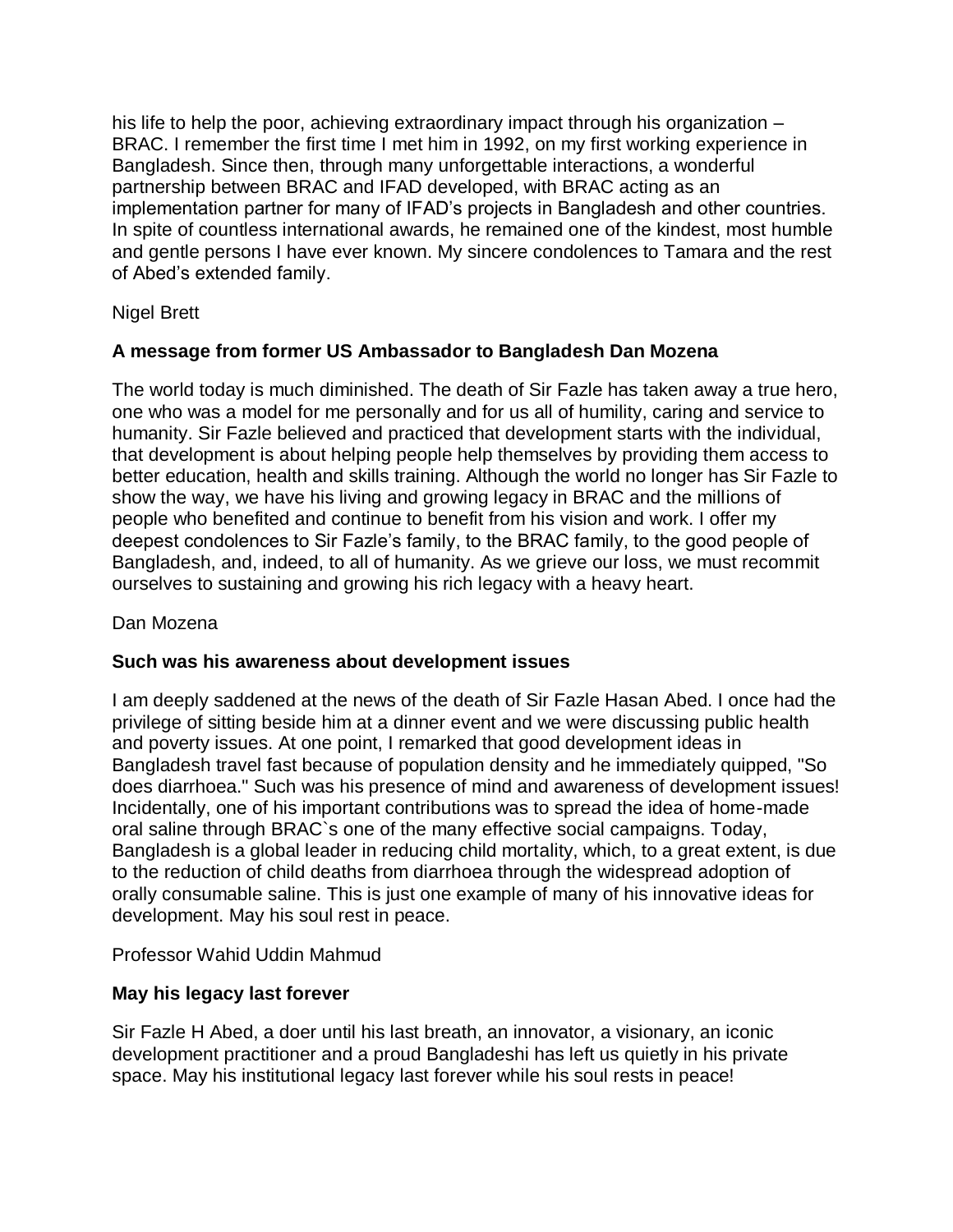## Dr Zahid Hussain

## **Your light will keep guiding us**

Sir Fazle Hasan Abed, the esteemed founder of BRAC, was a true visionary. His efforts with BRAC post the liberation war played a key role in eradicating the extreme poverty faced by the rural people of Bangladesh. And he did not just stop at that. His continued efforts gave BRAC a global recognition and made it the Number 1 NGO in the world. Today, we mourn the sad demise of one of Bangladesh`s greatest entrepreneurs. Your light will guide our fight against poverty. Thank you Sir Fazle Hasan Abed. You will be dearly missed.

Shakib Al Hasan

#### **Our deepest condolences**

Respected Sir, peace be upon you. We would like to express our deepest condolences for the passing of Sir Fazle Hassan Abed, founder and Chair Emeritus of BRAC.

Lubaba Mubashirah

#### **A role model for us all**

Sir Fazle was a global leader and a role model for all of us. I pray to almighty Allah for peace of the soul of Sir Fazle Hasan Abed.

Dr Salehuddin Ahmed

#### **One of the heroes of modern times**

Sir Fazle Hasan Abed, a Bangladeshi who is one of the heroes of modern times, died today at 83. Abed founded BRAC, one of the world`s largest aid groups, and targeted the very poor in Asia and Africa. He helped lift Bangladeshis and tens of millions around the globe. RIP, Abed. I can think of few people who have done so much for humanity as Abed. He was a friend and someone I deeply admired and learned from: While US aid efforts in Afghanistan often flopped, his succeeded. Reflecting his humility, no one called him Sir Fazle. He was simply Abed.

#### Nicholas Kristof

## **He was a great gift to humanity**

Sir Fazle Abed's life was a great gift to humanity. His nearly 50 years of visionary leadership at BRAC transformed millions of lives in Bangladesh and beyond, and changed the way the world thinks about development. Driven by an unwavering belief in the inherent dignity of all people, he empowered those in extreme poverty to build better futures for themselves and their families. I will always be grateful for the chance to see his life-changing programmes in action in Bangladesh when I was President, for his many years of work with the Clinton Global Initiative, and for the kindness, friendship,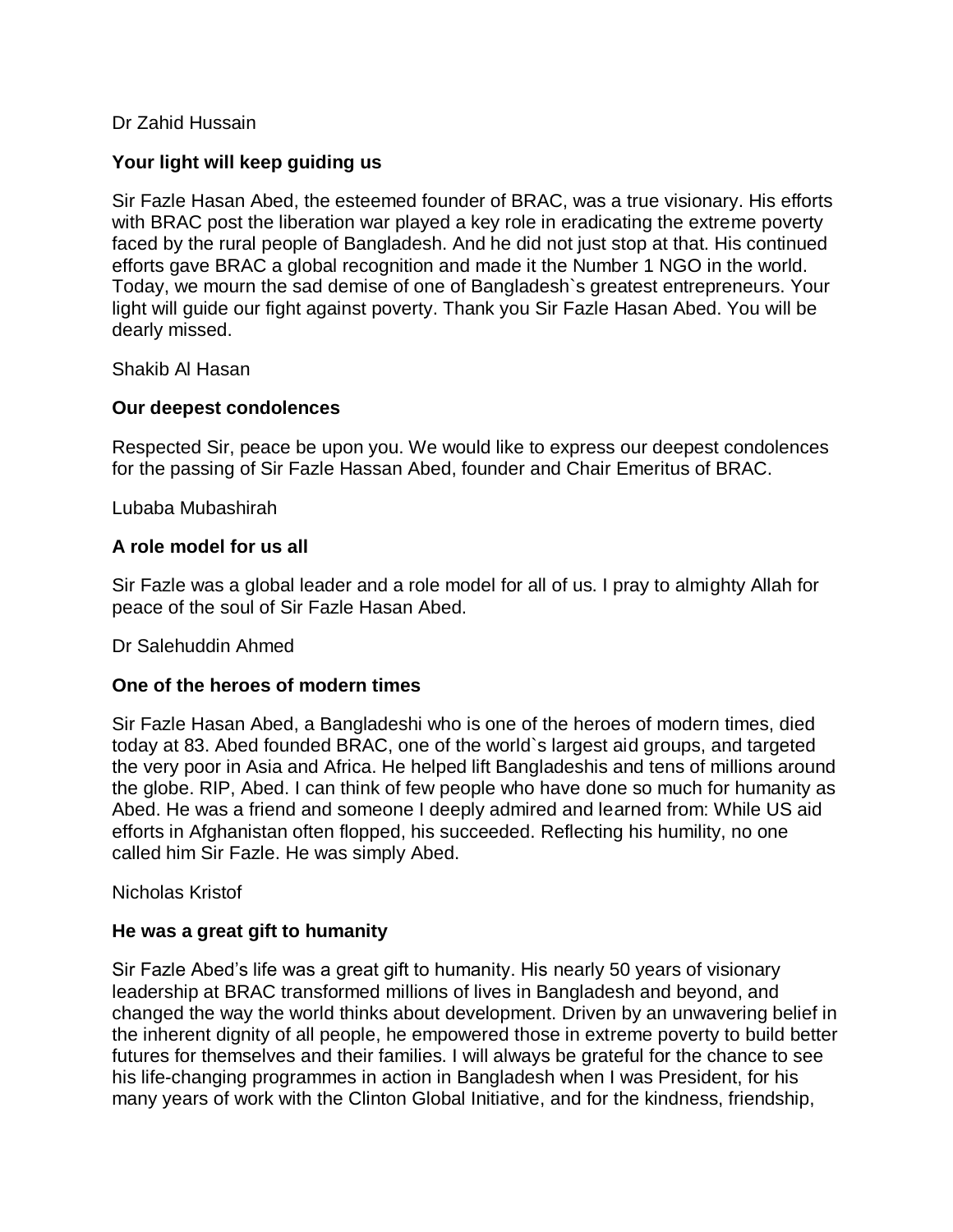and inspiration he gave Hillary and me - including the grace and courage of the final months of his life. His legacy will live on in all the people whose lives are better, healthier and more secure because of his remarkable service.

Bill Clinton

## **His life is a lesson for us**

The scale and impact of what he has done, and yet the utter humility with which he has done everything, is a lesson for every single one of us.

Jim Yong Kim

## **We will never forget the example he set**

It was with great sadness that I learned of the passing of Sir Fazle Hasan Abed. Over the course of three decades, under Sir Fazle's inspiring leadership, the humanitarian organization he founded, BRAC, has become one of the world's leading development organizations. From its humble beginnings in Bangladesh – the country he loved so well -- to its expansion to 10 countries across Asia and Africa, BRAC has stood as an inspiring example of how we can gather people together in common cause to improve the lives of the most vulnerable. At UNICEF, we were particularly pleased that Sir Fazle agreed to become a Global Leader of Generation Unlimited, a new global public-private partnership to scale education, skills development and employment opportunities for young people, to prepare them for the world of work. I still remember his inspiring words at the Gen-U launch in September 2018, when he called on world leaders to join our cause, and invest in the next generation of global leaders. All of us at UNICEF will miss his ideas and advice. We will never forget the example he set. On behalf of everyone at UNICEF, please accept our deepest condolences to you, his family, and everyone at BRAC.

Henrietta H Fore

## **Deeply shocked**

I am deeply shocked to hear about the sudden demise of Sir Abed who has been an icon of pro-poor non-state development initiatives in Bangladesh and as well as in many parts of the world. I have worked with him closely both as a researcher and also as a regulator. Today, I deeply remember many of those fond memories which I shared with him for decades. The world will certainly remember him as a great innovator of various low-cost development solutions for the wretched and the disadvantaged, particularly the rural women. His leadership in promoting pro-poor education, health and finance has been simply unparalleled. My deepest condolences to the members of his family and all his colleagues from the non-governmental sector. May Allah bless his soul and let it live in peace.

Atiur Rahman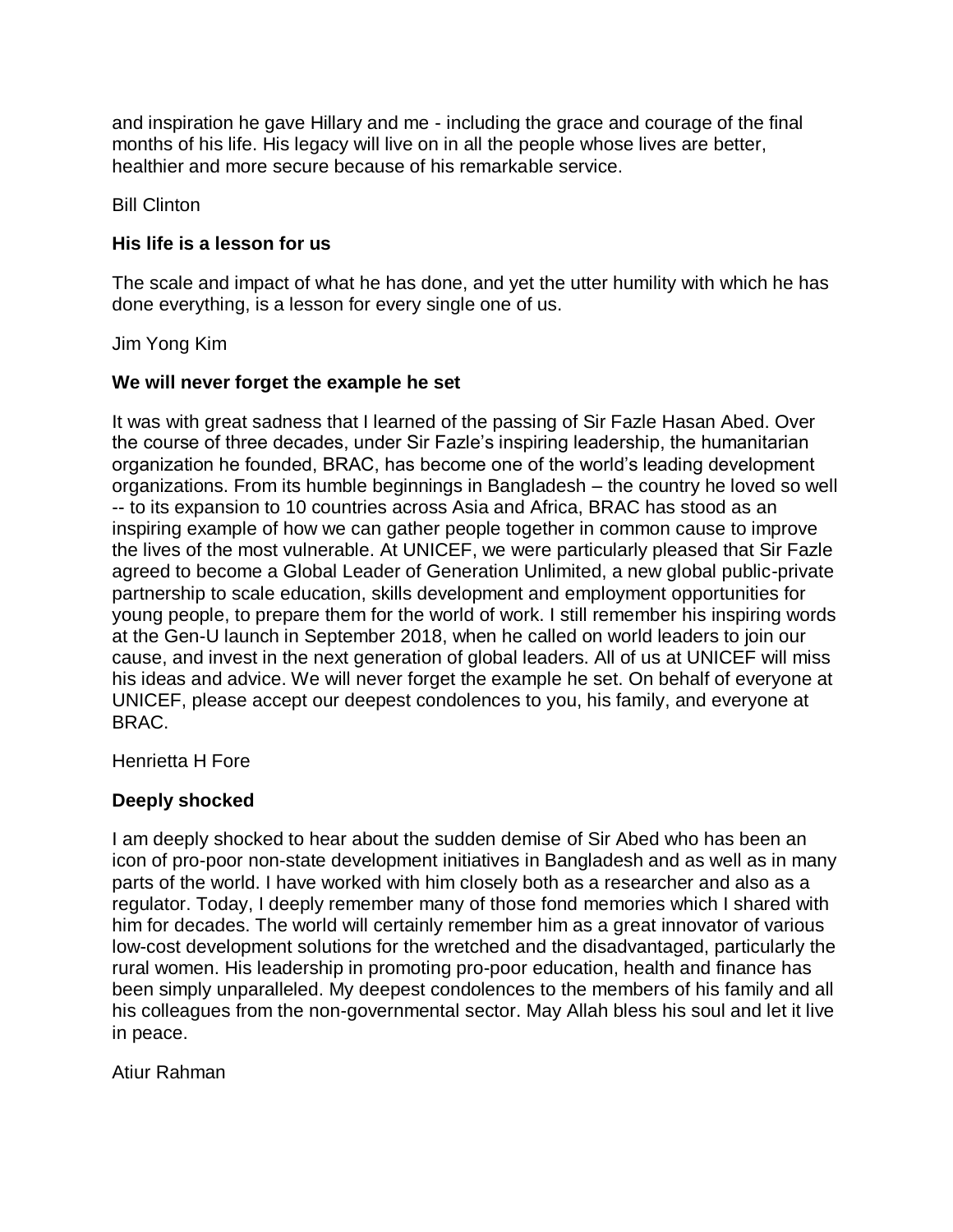#### **Our country will always remember him**

Dear Colleagues in BRAC, I am extremely shocked due to the departure of our Abed Bhai (Sir Fazle Hasan Abed). I pray for the peace of his departed soul and may Allah enable his family members to overcome this great loss. Our country will remember him for long as well as his nearest and dearest. May Allah bless us with patience.

Md. Belayet Hossain Meah

#### **He made the world a better place**

He has shown that Bangladesh being a poor country, if the masses can all come together, we can help each other to come out of the darkness and emit light that goes beyond. He will be missed; his work here has given us hope for our future to come He has made the world a better place even in his absence.

Abdullah Talha

#### **An asset for humanity**

Thank you, Abed bhai. You were an asset for humanity and Bangladesh.

Dr Imtiaz Hafiz

#### **Condolence**

We are deeply saddened for the sudden death of Sir Fazle Hasan Abed KCMG, founder and chair emeritus of BRAC. We pray for the peace of departed soul & convey our heartfelt sympathy to the members of the bereaved family.

Grameen Shamogree

#### **Condolence**

We express mourn for the sudden death of Sir Fazle Hasan Abed KCMG, founder and chair emeritus of BRAC Sir Fazle Hasan Abed contributed immeasurably to the country's socio-economic as well as educational development through establishing Brac and other organizations. We also pray for eternal peace of the departed soul and conveyed profound sympathy to the bereaved family.

Grameen Distribution Ltd

#### **Exposing respect to Sir FH Abed**

Dear Sir, we are grateful to you. Rest in peace. In many times I searched and try to know about him. He was most beautiful minded person and he has bold personality. He always keeps responsibility about Bangladesh, which is found in his outlook on the liberation war in 1971. He worked for Bangladesh, Bangladeshi poor peoples. There has no self-beneficial mentality. He 100% succeed. He totally changed Bangladeshi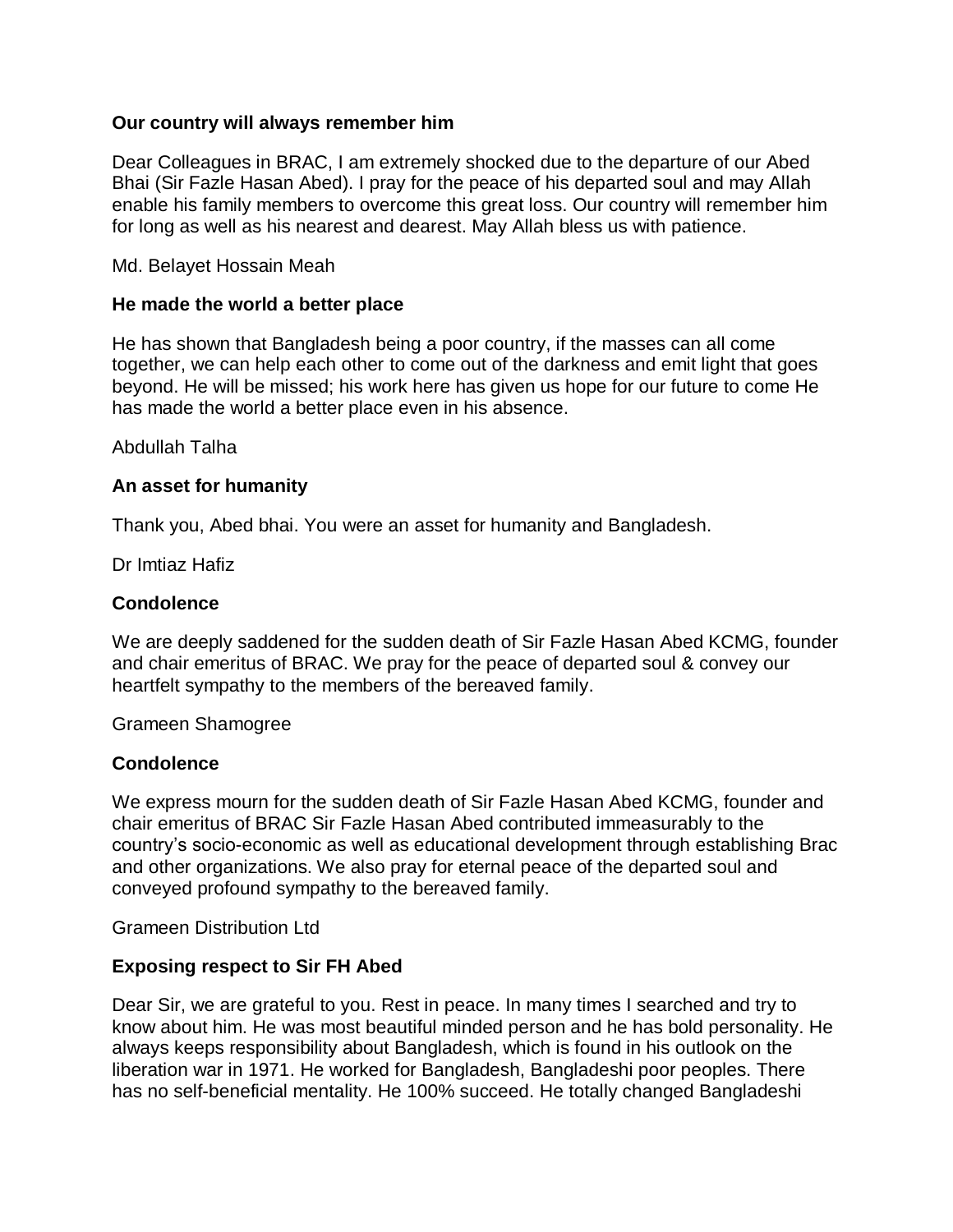rural areas with beautiful sacrifice. Generation never forget Him. (RIP-Sir Fazle Hasan Abed)

#### Nayeem Rahmann

## **Loss of an extraordinary human being**

Talent Centric family is deeply mourning the loss of an extraordinary human being Sir Fazle Hasan Abed (Founder of BRAC - The biggest NGO in the world). We are grateful for the life of a giant of humanity. May Allah (swat) grant him Jannatul Ferdous.

Talent Centric

#### **Legends never dies**

I joined brac because of you. I met you very few times during my tenure but I was mesmerised with your personality and your charisma. You will remain the inspirations for me and for many others. Rest in peace sir.

Sharmin Sultan

## **Thank you for everything you have done, Abed-bhai**

One of my hero's in development and one of the kindest and most gentle souls one could ever meet.That is indeed sad news. A massive loss for BRAC, for Bangladesh and for the many other countries where his work made a difference to the lives of the poorest. Thank you for everything you have done, Abed-bhai

#### Debasis Chowdhury

#### **He was an extraordinary person**

Sir Fazle was an extraordinary person and he created an institution which mirrors his vision, commitment, and values. All of us at Save the children are saddened by the news of his passing, but inspired by his legacy.

Kevin Watkins

#### **More than a great leader**

We lost more than a great leader. We lost a symbol of what it means to lead.

Syed Ekram Uddin

#### **It was a pleasure to work with Abed Bhai**

Such tragic news, my sincere condolences to the family and entire global BRAC family. I have fond memories of my time with BRAC, it was a pleasure to work with and know Sir Abed Bhai. An inspiration. May his soul rest in eternal peace.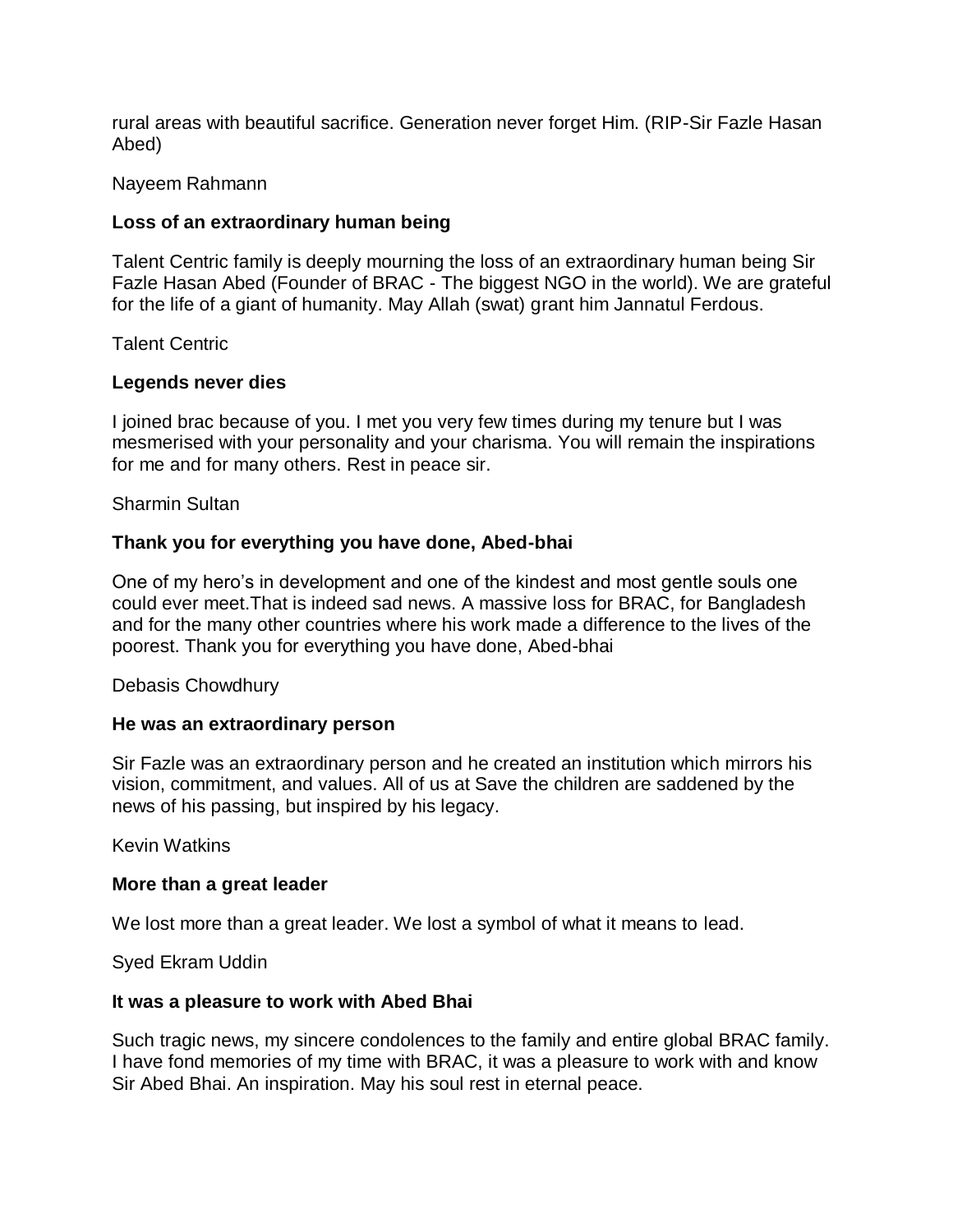## Sofeena Lalani

#### **Thank you for your service sir**

The true lover of poor people of home and abroad, who worked all of his life bringing happiness and smiles on the sad faces, left us. Thank you for your service sir. Rest in peace.

Shakhawat Chowdhury

#### **An inspiration to us all**

He was a tireless fighter against poverty and inequality. He touched the lives of millions over the last 47 years, fuelled by a desire to leave the world a better place than he found it, and did so with characteristic humility and resolve. He is an inspiration to us all. May his soul rest in eternal peace!

Ashirul

#### **One of the most inspiring people I met**

Oh what a shocking and sad news. Sir Fazle is one of the most inspiring people I had the privilege to meet. My condolences to his family, to BRAC and to the whole NGO community in Bangladesh.

Martine Billanou

#### **We miss you**

Beloved Abed bhai - we miss you already. The love, brilliance, compassion and endless optimism and hope that you brought to our planet lives on in the millions of lives you touched.

Vilupti Christina Lok Corlis

#### **A great gift to humanity**

A great soul and a great gift to humanity! He was not a spark but a flame that will keep burning in the hearts of all whom he inspired! May you live forever through the millions of lives that you have touched!

Argha Basu

#### **Thanks giving to Mr Fazle**

We the people you have been and you have always helped will remember you as a \*Hero \*Soul doctor \*Rescuer \*the world`s father etcA lot of words to describe your goodness dear Fazle.My sister did have school fees and the option was getting married at 17 years but you chose her and took her to a school which she never dreamt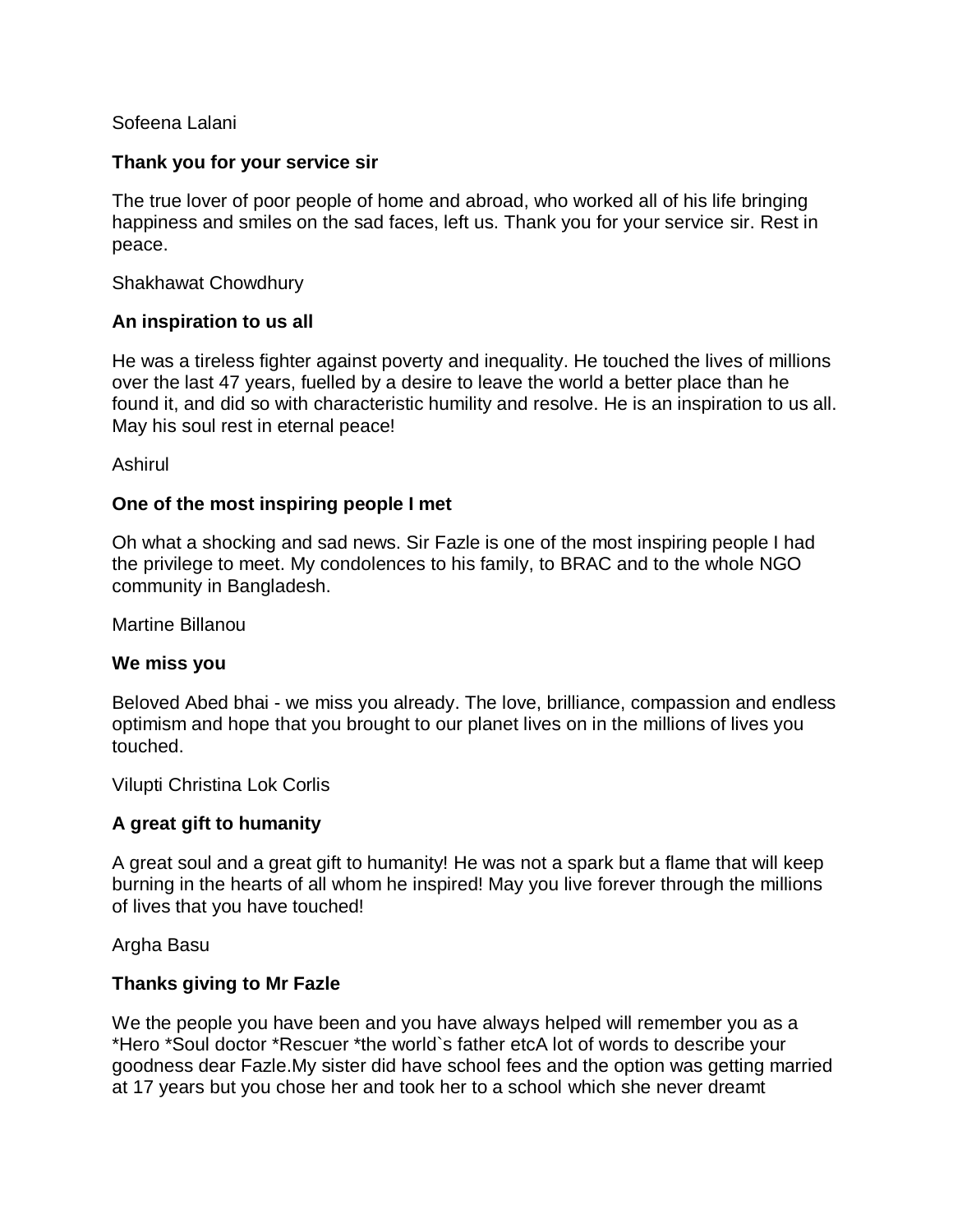attending in her entire life.We celebrate the gift of life God has given you and we as well humbly pray for your soul to rest in eternal peace until we meet you again dear.

Nakyeswa Harriet

## **God's gift on earth**

Beautiful, such people are simply God`s gift on earth.

Sheikh Taimur Nawaz

## **Carrying your legacy forward**

Thank you Abed Bhai! You were a great source of inspiration not just to us Bangladeshis, but also to the people around the globe. This is an irreparable loss to humanity...you have inspired and changed so many people`s lives in so many positive ways...you will be severely missed! Rest in peace...I am sure that your followers and coworkers will carry your legacy forward. Best wishes for BRAC!

Shahidul Islam

# **We will forever draw inspiration from his work**

In 1972, after Bangladesh's war of liberation had left many homeless, Fazle Abed left his job as a London oil executive and returned to his home country with £16,000 in his pocket - and the ambitious goal of building 10,400 houses. He ended up raising enough money to build 16,000 houses for some of the poorest people in Bangladesh and still had enough left over to start his next project. That's who Sir Fazle was as a humanitarian, and that's what he helped us learn about development work: How to build a big, efficient organization, while never forgetting who you were doing it for. We were saddened to hear of his passing and will forever draw inspiration from his work, as will the rest of the world, which he left so much better than he found.

Melinda Gates

## **He was a great gift to humanity**

Sir Fazle Abed's life was a great gift to humanity. His nearly 50 years of visionary leadership at BRAC transformed millions of lives in Bangladesh and beyond, and changed the way the world thinks about development. Driven by an unwavering belief in the inherent dignity of all people, he empowered those in extreme poverty to build better futures for themselves and their families. I will always be grateful for the chance to see his life-changing programmes in action in Bangladesh when I was President, for his many years of work with the Clinton Global Initiative, and for the kindness, friendship, and inspiration he gave Hillary and me - including the grace and courage of the final months of his life. His legacy will live on in all the people whose lives are better, healthier and more secure because of his remarkable service.

Bill Clinton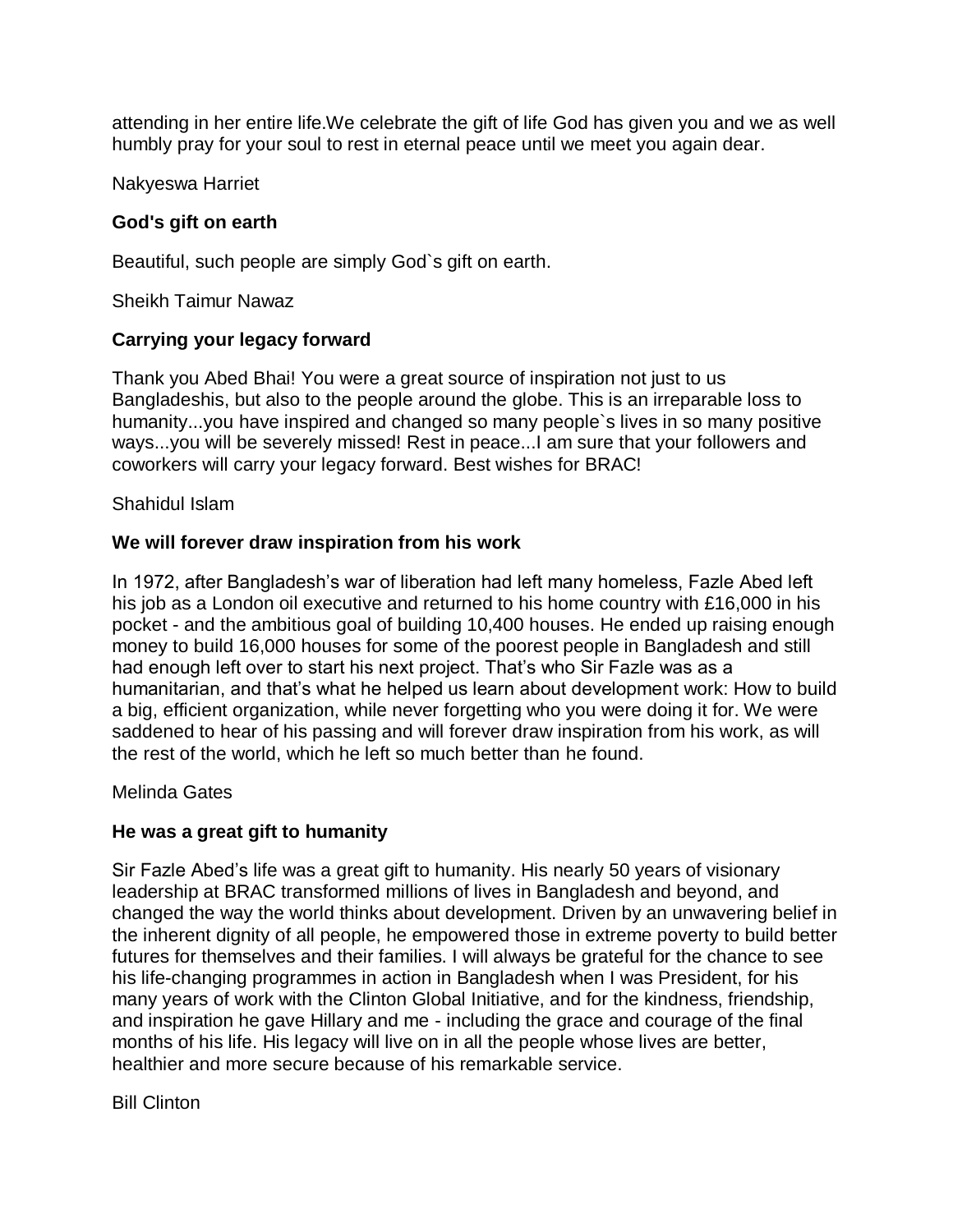## **His life is a lesson for us**

The scale and impact of what he has done, and yet the utter humility with which he has done everything, is a lesson for every single one of us.

Jim Yong Kim

# **It's pity!**

The world has lost a truly remarkable human being and one who has changed the world and my life in an amazing way. He will be remembered forever as the man who touched a valuable thing and an imagination only limited by our thoughts. Condolences go to his family and friends and BRAC family at large. He may be gone but will never be forgotten!!May Good Loard put at his right hand. May your Soul Rest in Peace.

Wafula Moses Musia

## **Rest in Peace Sir Fazle Hasan Abed**

His enormous contribution to make a better world will always be remembered. Such loss of intellectual and dedicated person to humanity is irrecoverable. May Allah rest his soul in peace.

Rasel Azam

## **Soul touch**

We will miss the man of all forms of integrity, good hearted, innovator, employer and everything imagine a just 4 months in the organisation but my life changed immediately so God may his soul rest in peace we shall miss him for centuries.

Tuhairwe Fredrick

## **Our hearts grieve**

On behalf of the BRAC USA team, I`d like to express our profound sadness and condolences to Abed bhai`s family. Abed left a mark on all of those who had the privilege of working with him, and even those who never met him, who were inspired to join BRAC because of him. His works affected millions of other people`s lives, far and wide, yet despite this and his many achievements and accolades, he always insisted that it was the poor and marginalized who deserved the real credit for ending poverty. The role of people like him -- and people like us, and others working in development - is simply to create the enabling conditions for them to do so. In the days to come, as we celebrate his life, we find solace in one of Rabindanath Tagore's more memorable notes: "I slept and dreamt that life was joy. I awoke and saw that life was service. I acted and behold, service was joy. "We also remember Abed Bhai`s own remark: "I have spent my life watching optimism triumph over despair when the light of self-belief is sparked in people. As a team, I want us to keep lighting these sparks." Our hearts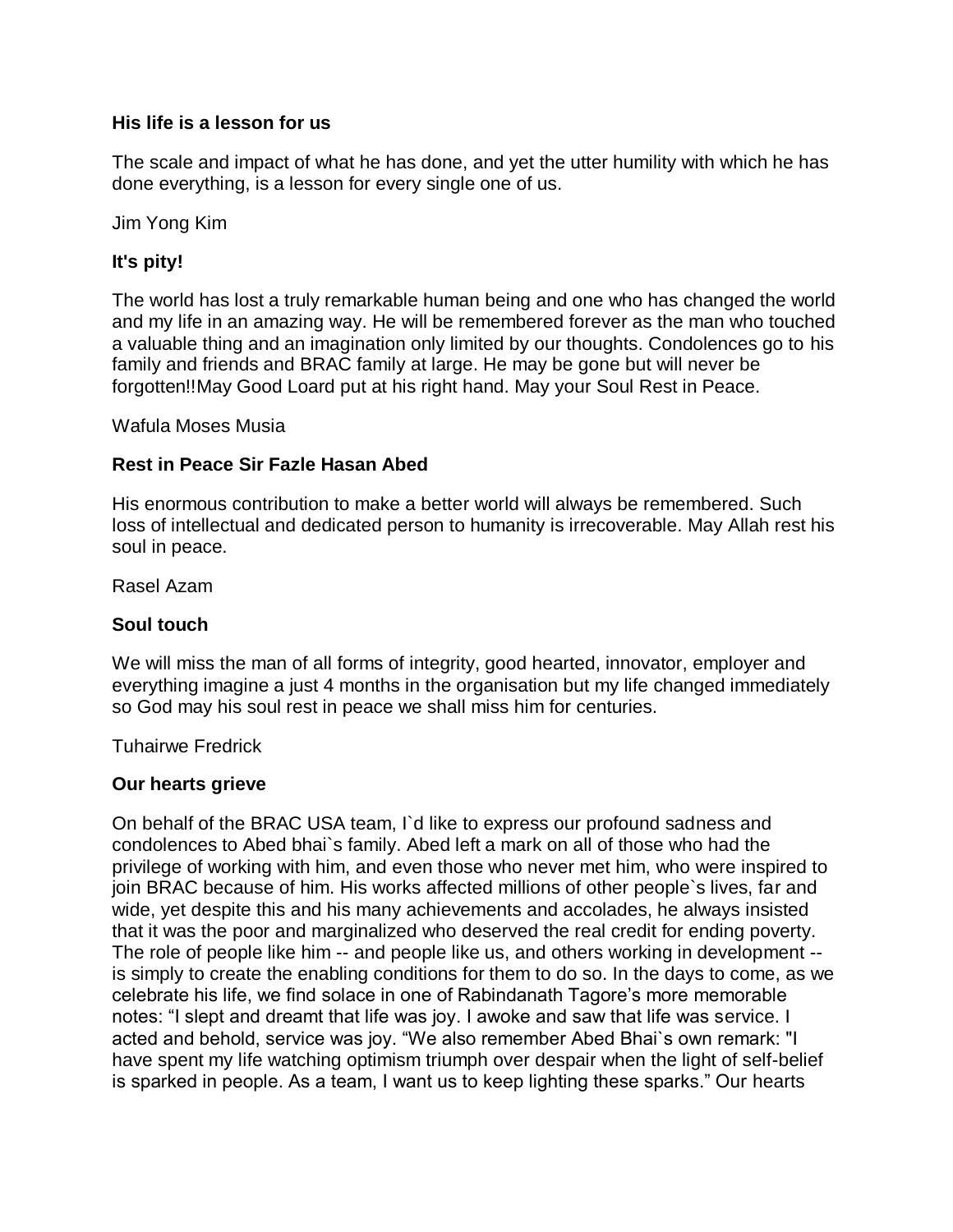grieve, yet I also know that Abed Bhai would not wish us to lament his loss too long, but to honor his remarkable legacy by continuing the work he started.

## Donella Rapier

#### **The most important standard bearers of development for our generation**

I would like to convey my heartfelt condolences for the departure of Sir Fazle Hasan Abed. One of the reasons why I have been long wanting to work in Bangladesh was because of him who had been one of the most important standard bearers of development for our generation. It is a great loss to Bangladesh as well as to the world. I pray for his soul rest in eternal peace.

#### Tomoo Hozumi

#### **He left footprints on our hearts**

Some people come into our lives, leave footprints on our hearts, and we are never the same. Death is an inevitable state of transition. Not all lives can be celebrated. Let us celebrate the life of Sir Fazle and take the mourning behind us. Salute au grand homme!

Dr Chanchal Khan

#### **He was a legend**

I am so sad today! Sir Fazle Hasan Abed was a legend, a man who always inspired me. Bangladesh will remember you forever, sir! My heartfelt condolences to his family, to BRAC and the whole non-profit sector in Bangladesh.

Shyda Rashid

#### **Remembering Sir Fazle**

Sir Fazle Abed is the most respected person in my life next to my late Prime Minister Lee Kuan Yew. I spent many meetings learning his humility and simple wisdom. Death is a given. We all die eventually. Abed reminds us that service to humanity is the highest value for our time on this planet. On my last day, I want to say, "It was a useful journey and I did not waste the opportunity to serve."

Jack Sim

#### **We will never forget the example he set**

It was with great sadness that I learned of the passing of Sir Fazle Hasan Abed. Over the course of three decades, under Sir Fazle's inspiring leadership, the humanitarian organization he founded, BRAC, has become one of the world's leading development organizations. From its humble beginnings in Bangladesh – the country he loved so well -- to its expansion to 10 countries across Asia and Africa, BRAC has stood as an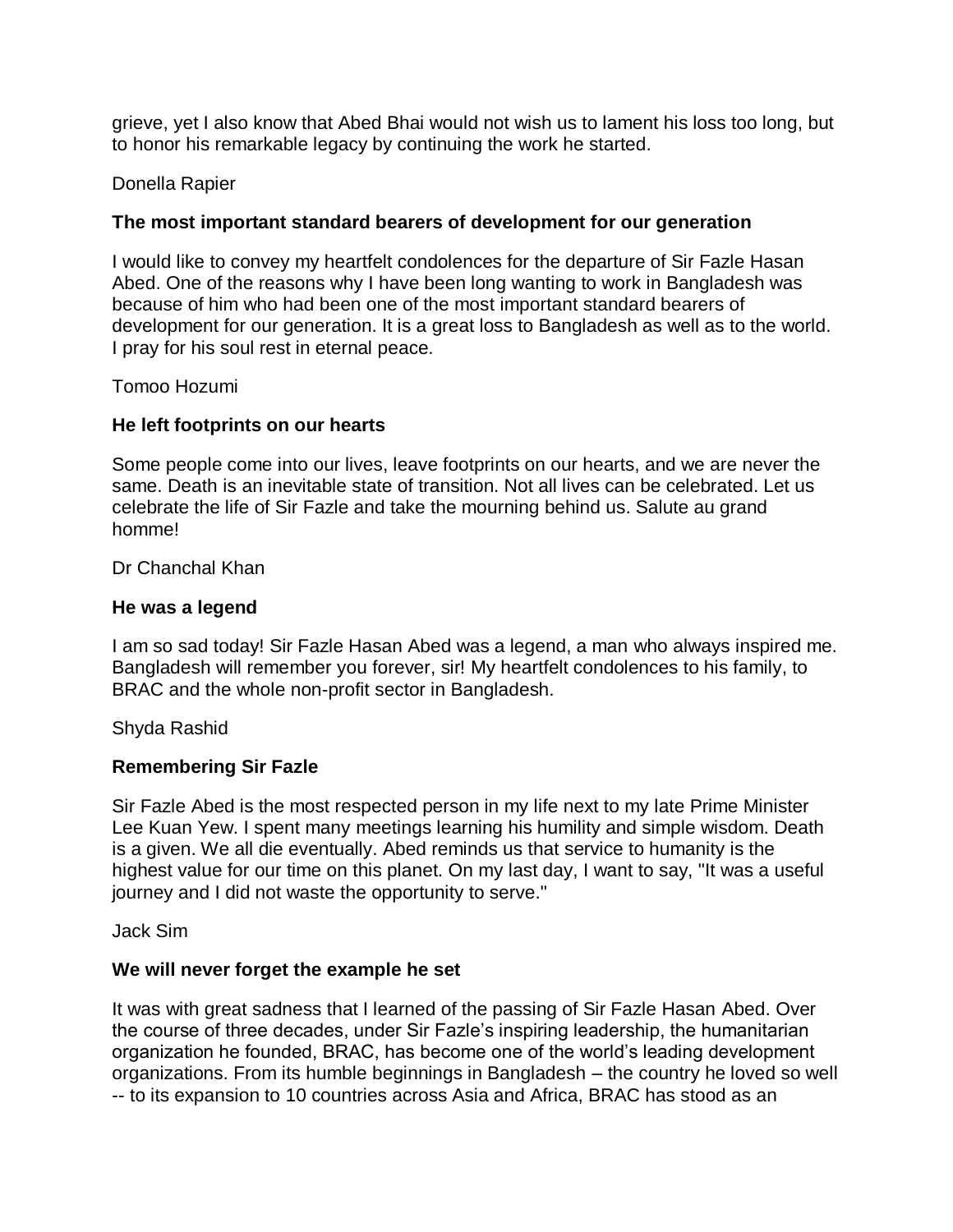inspiring example of how we can gather people together in common cause to improve the lives of the most vulnerable. At UNICEF, we were particularly pleased that Sir Fazle agreed to become a Global Leader of Generation Unlimited, a new global public-private partnership to scale education, skills development and employment opportunities for young people, to prepare them for the world of work. I still remember his inspiring words at the Gen-U launch in September 2018, when he called on world leaders to join our cause, and invest in the next generation of global leaders. All of us at UNICEF will miss his ideas and advice. We will never forget the example he set. On behalf of everyone at UNICEF, please accept our deepest condolences to you, his family, and everyone at BRAC.

Henrietta H Fore

# **Deeply shocked**

I am deeply shocked to hear about the sudden demise of Sir Abed who has been an icon of pro-poor non-state development initiatives in Bangladesh and as well as in many parts of the world. I have worked with him closely both as a researcher and also as a regulator. Today, I deeply remember many of those fond memories which I shared with him for decades. The world will certainly remember him as a great innovator of various low-cost development solutions for the wretched and the disadvantaged, particularly the rural women. His leadership in promoting pro-poor education, health and finance has been simply unparalleled. My deepest condolences to the members of his family and all his colleagues from the non-governmental sector. May Allah bless his soul and let it live in peace.

Atiur Rahman

## **May Allah bless his soul**

The man who founded the largest NGO in the whole world and consolidated the name of Bangladesh in international arena... we will definitely miss the most successful person ever in the history of Bangladesh. May Allah bless his soul.

Iftekhar Ahmed Sakib

## **He made Bangladesh proud**

May Allah provide best peace and rest to our brother Sir Fazle Hasan Abed who has brought unlimited success for the people who are in need in Bangladesh and in the world. He made Bangladesh proud and contributed to changing the life of the people and contributed to improving Bangladesh's status. Abed Bhai we missed you, but we have very good memory about you that you build.

Abdus Sattar Dulal

## **Your guidance will be followed**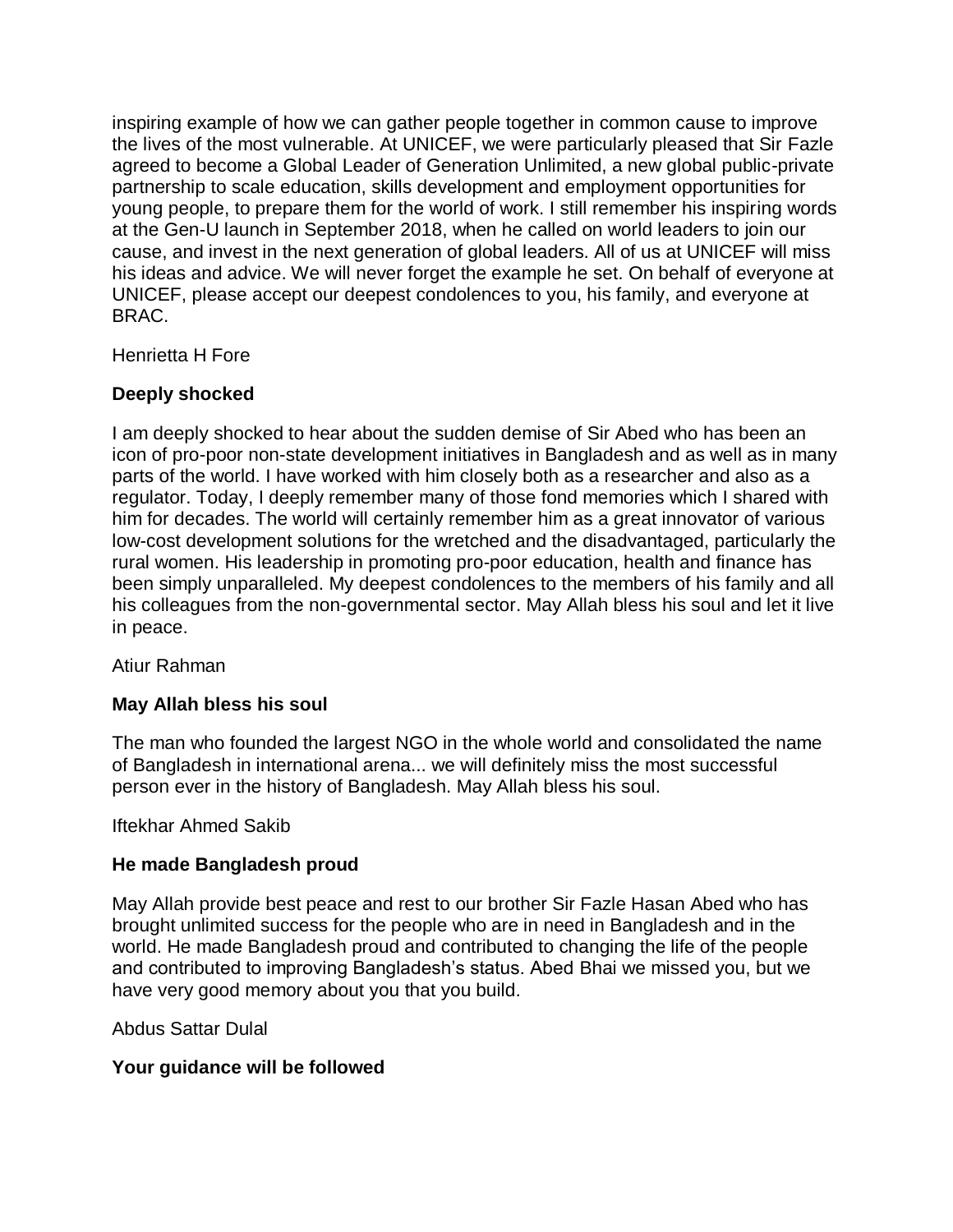Your guidance and inspiration will not let us miss You. We will win the war against social injustices that You started so that You can rest in peace.

## Zahidul Alam

# **May Holy Trinity grant peace for his noble Soul**

In my career, I have taken interviews of so many people of different arenas. And of course, meeting with Sir Fazle Hasan Abed at the evening of Bangla Academy premises in 2016 was a great experience for me. It`s a 15-minute session. Amidst enjoying a Lalon song, 'Jekhaney Sair Baramkhana', performed by Shikhor, he gave that interview. He said…" Once I was walking by a poor villager`s house. I saw a malnourished woman was taking care of many ducks. I asked her about the initiative to become self-reliant. The poor woman said she had no way to earn money. Finally, rearing ducks with minimum capital had become a solution to solve her financial crisis" .... He kept saying...The main objective of development is the changing of culture. When a girl becomes educated, she must bring changes to her surroundings. May Holy Trinity grand peace for his noble Soul.

Bipul K Debnath

#### **Legends never die**

Legend has no death for them. The human heart is immortalized for action.

Jewel Hossain Gazi

In remembering of our sir

It is a very sad day for us. We have lost a great visionary, leader and a true hero....as an ex-student of BRAC University i feel heartbroken...let us learn from the life of this great soul that life is not only about making your own life better but to enhance the lives of people around you.... sir we will always remember u. because legends never die....

## TAPOSHI MOSHARRAF

## **His ideology will remain in our hearts**

I am deeply saddened to hear that Abed Bhai passed away last night. I pray for eternal peace of his departed soul. I was associated with BRAC for about 30 years. He influenced me to learn more, work hard and inspire others to work diligently to realise the organisational vision. I learned from him how to expand organisation in other countries, how to handle management and leadership crisis in difficult situations, scale up programs and managing scale effectively. When we scaled up BRAC in Uganda once he told me "If you cannot manage time to read every report, you should not forget to read program monitoring and internal audit reports. You will get all the information you need to manage large scale operations". When I was a junior level staff he included me in the list of senior managers to attend meetings during national crisis like floods, cyclone, although I could not contribute anything in decision making processes but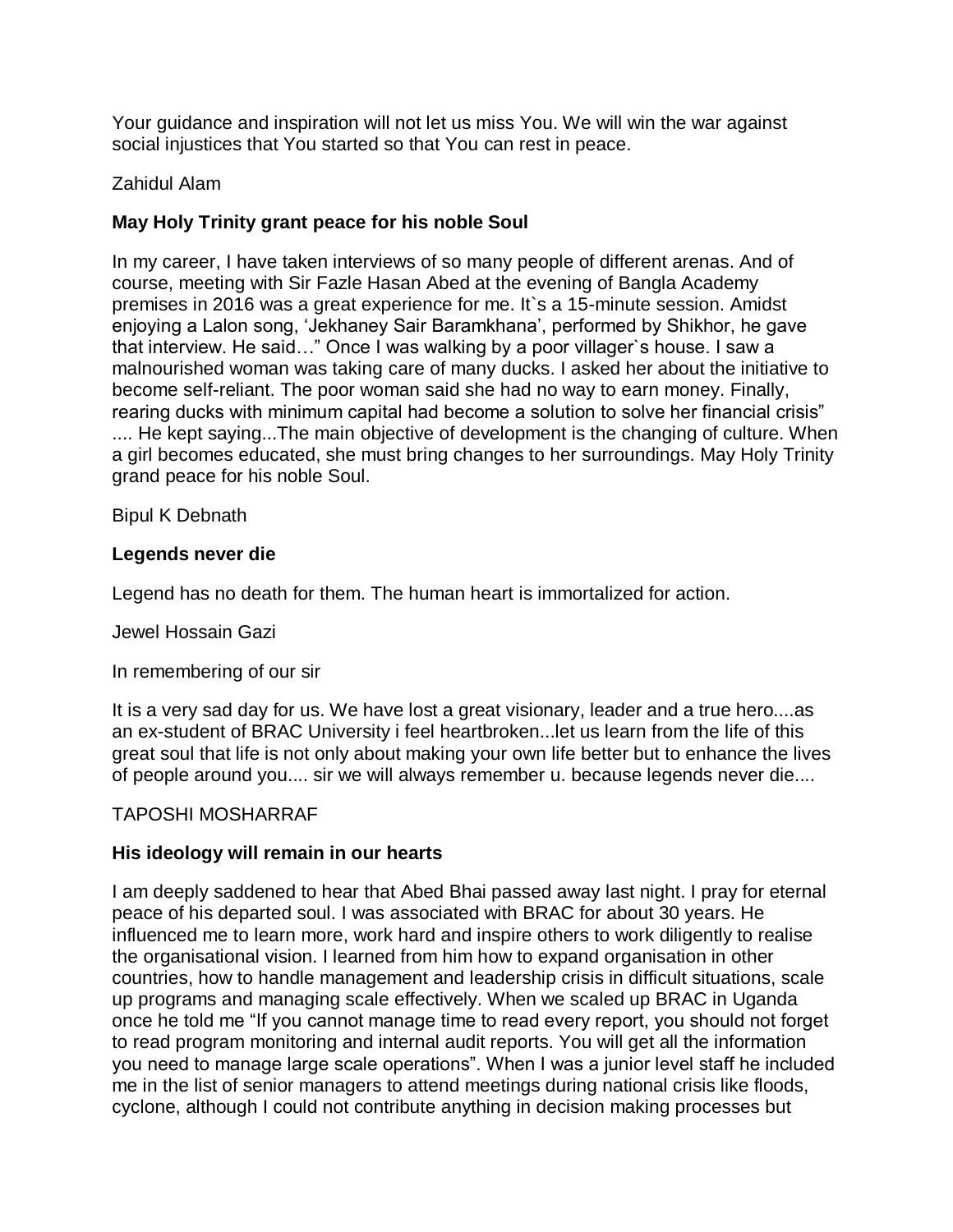learned how to make decision to work during humanitarian crisis, post crisis rehabilitation phase and take up long term development programmes. I got appreciation, recognition and guidance from him that inspired me even when I work with other organisations. After leaving BRAC I met him in several occasions. He always asked how I am doing, how is my family and many more. I will miss his guidance and affection. It was not possible to see him when he was in hospital due to restrictions from the doctors and the hospital procedures. I know we will not get him back physically but his ideology will remain in our hearts to serve humanity in and outside of Bangladesh. Abed Bhai, we will miss you.

Ariful Islam

# **A great leader and a true patriot**

Sir, you were a great leader, a true patriot and spent your whole life in doing good for the country and its people. You have shown that a war-torn country can raise itself simply by focusing on its countrymen and taking steps for their well-being. I can still remember your words, "Be the best you can! "Hats off to you for your contributions to Bangladesh.

Msum Sharif

# **Goodbye to a great Briton**

As a British Bangladeshi I am immensely proud of what you've done and what you have achieved. Your legacy will live on and we should be proud to actually call you one of our own as well as well Bangladesh

Sueb Jabbar

# **A true global leader**

Our country has lost one of its very best sons! He has left this world leaving a huge legacy for all of us! A truly global leader! May his soul rest in peace in heaven!

## Alamgir Shohag

## **A legacy of gravitas, courage and humility**

We are deeply saddened by the sudden demise of Sir Fazle Hasan Abed. No words of consolation can take away the pain of losing him. We hope the whole nation will remember Sir Fazle Hasan Abed`s legacy with the same gravitas, courage and humility that he has instilled in us.

Half Stop Down

## **It is a great loss for the world**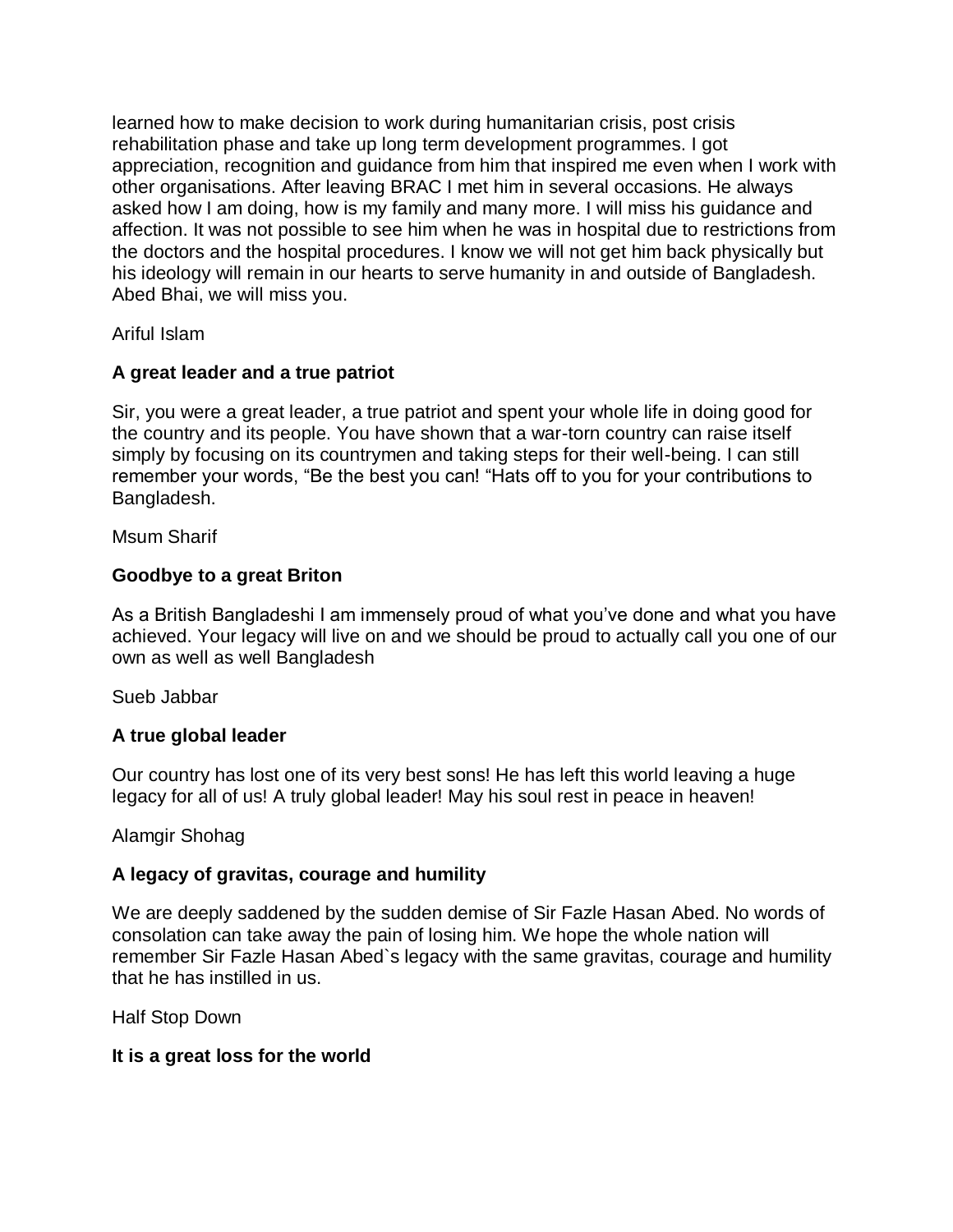The Centre for Policy Dialogue (CPD) family mourns the passing away of its Board Member Sir Fazle Hasan Abed. We are deeply shocked by the passing away of one of the greatest social innovators Sir Fazle Hasan Abed, founder of BRAC and member of CPD`s Board of Trustees. The CPD family gratefully acknowledges the contribution of Sir Fazle in lifting millions of people out of poverty and backwardness in Bangladesh, and in many other less developed countries. The visionary leader guided CPD since its establishment through his profound wisdom and beyond the box ideas. It is a great loss for BRAC, CPD, Bangladesh and the world. May his soul rest in peace.

# **Centre for Policy Dialogue (CPD)**

## **An icon of international development**

Sir Fazle has been an icon of international development whom we have closely worked with, through the MasterCard Foundation. May his soul Rest in Peace.

#### Barnabas Nawangwe

## **The legendary Sir Fazle Hasan Abed**

You will keep on shining forever in them millions of hearts of poor and needy - thank you, the legendary Sir Fazle Hasan Abed!

#### Razik Fazle

## **A legend gone...but the legacy remains**

Sir Fazle Abed gone too soon. You leave behind a legacy for millions to follow. Dearest Abed bhai you will be missed more than you will ever know. Deepest condolences to the entire family, friends and colleagues.

Naila Husain Chowdhury

#### **Legends never die**

Legends never die, they live within their great deeds! Rest in peace, Sir.

Dr Zarin Tasnim Maliha

#### **A man with a golden heart**

We deeply mourn the passing away of Sir Fazle Hasan Abed. He was the legend of the nation and a man with a golden heart. His persistency and devotion changed the lives of millions across the world. May his soul Rest in Peace.

#### **One of the world's greatest luminaries**

Sir Fazle Hasan Abed, the Founder of BRAC and one of the world's greatest luminaries, is reunited today with his dear friend and SAJIDA's Founder Syed Humayun Kabir. As we struggle to bear the immense loss of his passing, we are comforted by the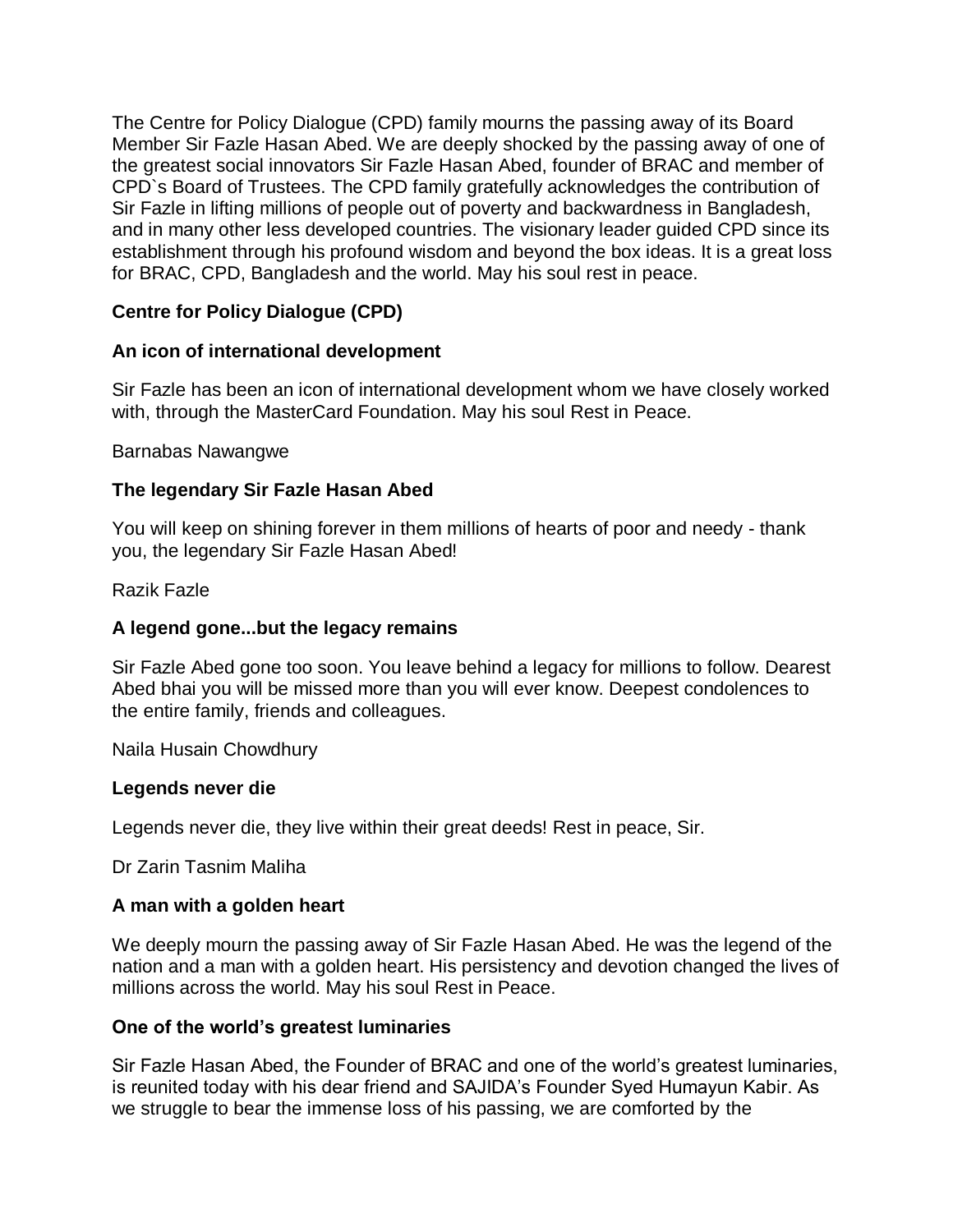knowledge that our dearest Abed bhai's spirit is eternally immortalised in the very foundation of the country which he dedicated his life to protect and build, and the hearts of millions in which he will continue to live on forever. He was a second father to the SAJIDA family and we are all united in our grief and in our prayers for him and his family.

Sajida Foundation

## **Most remarkable person**

Demise of a most remarkable person in Bangladesh history. May Allah grant him in Jannat.

Salah Uddin Ahmmed Tuhin

## **Goodbye Sir Fazle**

A brightest star of Bangladesh! Goodbye!

S. Chayon Barm

# **A Legendary Person**

A Legendary person of all time. He will remain with us through his great and noble work. Praying for the great soul.

Shaheen Hasnat

## **He will always live in my heart**

The man who inspired Steve Jobs, Bill Gates, and created the world's biggest not for profit organization BRAC, Sir Fazle Hasan Abed today leaves us! He was from Bangladesh- BRAC started as Bangladesh Rural Advancement Committee to rehabilitate the refugees from East Pakistan to India when they were coming back to newly made a Bangladesh. He was a sweet and energetic man, I wished to spend more time with him in Bangladesh which he agreed to but we never got to materialize this! He will live in my heart always as a Happy content man!

Rehan Allahwala

## **Memorial**

Nothing is everlasting in this transient world. We don`t live for the infinity, but our deeds do. In this mundane world, what you have achieved, will surely invoke many others to do at least something good for the destitute, and you will remain as a glowing star in the history of mankind, always. Because heroes never die...

Digonto Gomes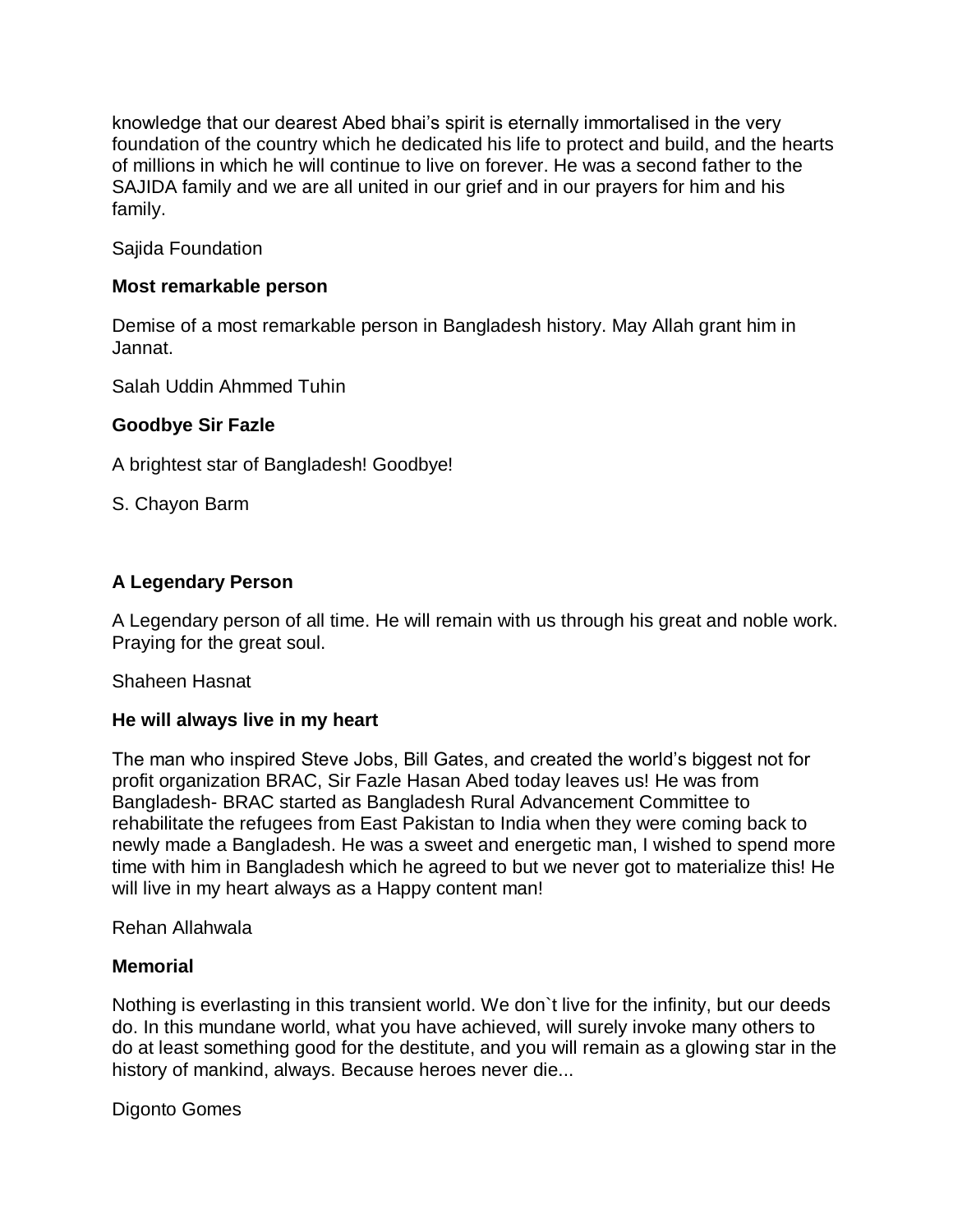# **Mourn**

May your soul rest in peace Sir Fazle Hasan Abed. You helped so many people to live in peace. ♥

Saugat Bosu

# **Thank you abed bhai**

"A living legend who innovated path for others to be followed. We lost him."

Md Musfikur Rahman

# **Sir Abed**

On behalf of the KPMG the Netherlands team, I`d like to express our condolences and sincere sadness to the BRAC organisation and ofcourse to Abed bhai's family. It was a privilege to meet him and to work for him. He was truly an inspiring person with a huge positive impact for the people in Bangladesh and other countries were BRAC is operating. He was really a visionary person when he started the BRAC organization and with his intentions to help other people, who needed this help.

Arjan van Opzeeland

# **SFHA**

It is very interesting to see how he became a world leading person from a third world country, how a man empowers himself and his native people, how God blessed him with lots of successes? World needs people like him very much.

Muhammad Anowar Saadat

## **Mourn**

Nobody exists in the world for fulfilling his lost. His loss is irreparable. He was the changemaker for the nation. He thought always about the development of poor people. Today we are speechless, shocked and morn to lose him. May Allah grant him superior Jannat.

## MD JAYNAL ABEDIN

# **Condolence from Bangladesh Community Media Sector & Bangladesh NGOs Network for Radio and Communication**

Fazle Hasan Abed, KCMG founder of BRAC & Chair Emeritus, passed away on 20th December, 2019. We mourn his depart and offer our deepest condolences to his family & affiliated with BRAC. His achievements are outstanding and will continue to make an impact on the lives of many. There is only little we can say when an important person in our lives suddenly passes away. No words can make you feel better. Bangladesh's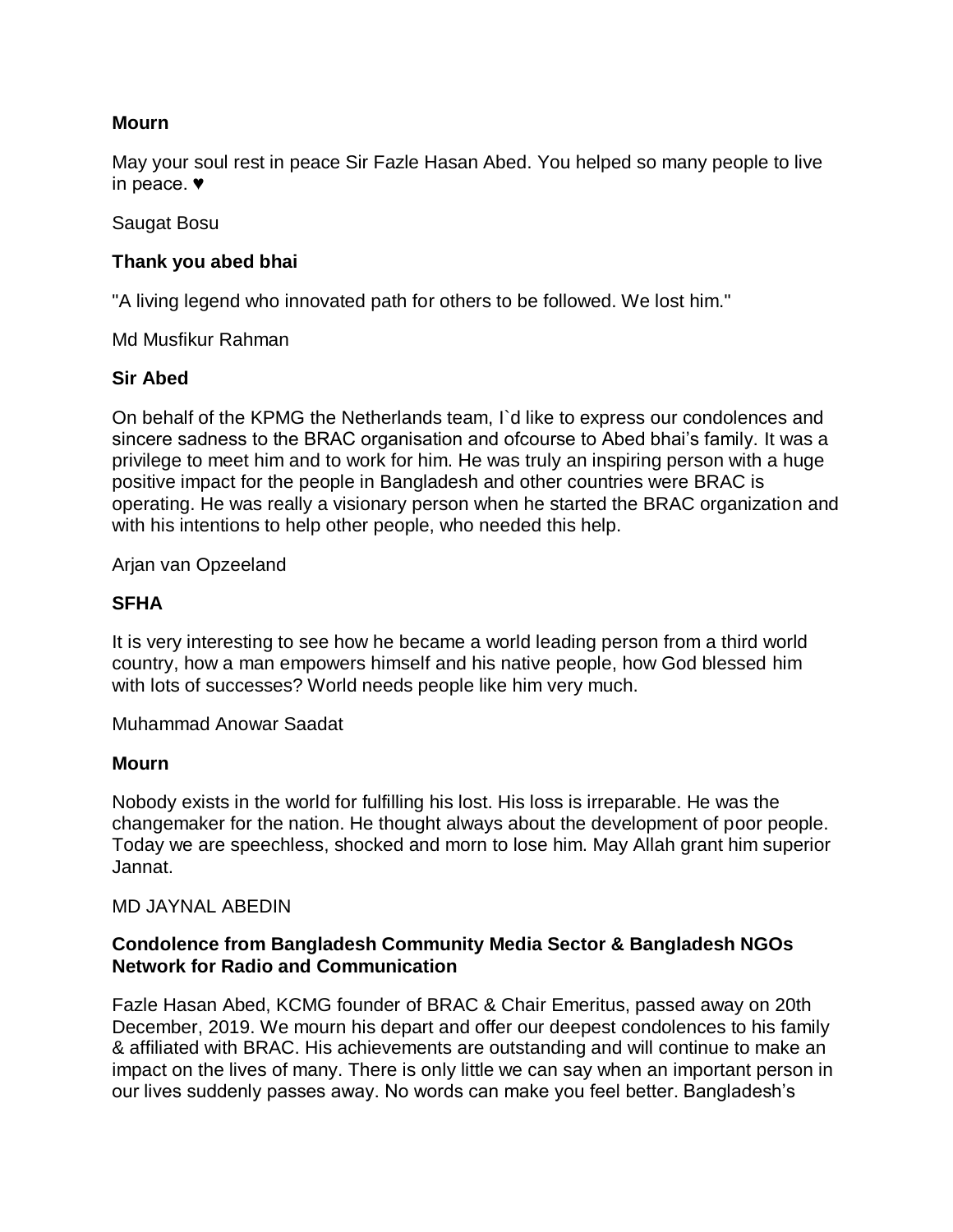economy was ruined in 1972 after the war and Abed identified the needs of the poor. Particularly, the refugees returning from India after seeking shelter during the war inspired him to found BRAC. Enabling them to develop their own capacity to better manage their lives was his main objective. The same can be said about the later 2010 BRAC facilitated community radio Pallikantho 99.2. Therefore, community radio Pallikantho 99.2 broadcasting altogether 12 hours' program per day on information, education, local entertainment and development motivation activities. Around 40 youth women & youth are now working with those stations as community broadcaster in line with giving voices to the rural people. We, Bangladesh Community Media Sector & Bangladesh NGOs Network for Radio and Communication (BNNRC) extend our deepest sympathies to his family members and staff members of BRAC. Bangladesh Community Media Sector & Bangladesh NGOs Network for Radio and Communication (BNNRC) will always cherish the wonderful memories made with Fazle Hasan Abed. Fazle Hasan Abed will always be remembered. His legacy will live on. AHM Bazlur Rahman Chief Executive Officer Bangladesh NGOs Network for Radio and Communication (BNNRC[\)www.bnnrc.net](http://www.bnnrc.net/)

#### AHM Bazlur Bazlur

#### **Condolences**

He was great philanthropist, job Creator and born from the development of human beings. Deepest condolences from me and my family. We will never forget you SIR.

Swapan Saha

#### **Sir Fazle is Bangladesh!**

Bangladesh would never become what it has become today without your dreams, hard work, spirit and achievements! An eternal lighthouse for the have nots in Bangladesh and outside. You have proved many times that one's vision and perseverance are bigger than challenges, be it in health, education, nutrition, employment, governance and everything. Demise of the second tallest son of this soil after Sheikh Mujib!

Syed Khaled Ahsan

#### **Remembering Sir Abed**

I learned for your work, try to flow way you work. Can't forget you!!

Apu Chandra Roy

#### **Remembering Sir Fazle Abed**

The greatest way in which the youth can show respect to Sir Fazle Hasan Abed is to emulate at least one of his great qualities and adopt it as a way of life. I sincerely hope through his work and legacy, Sir Abed has sown the seeds of future leaders like him in today's youth of Bangladesh. In each of us, there is a Abed and hence he cannot die!